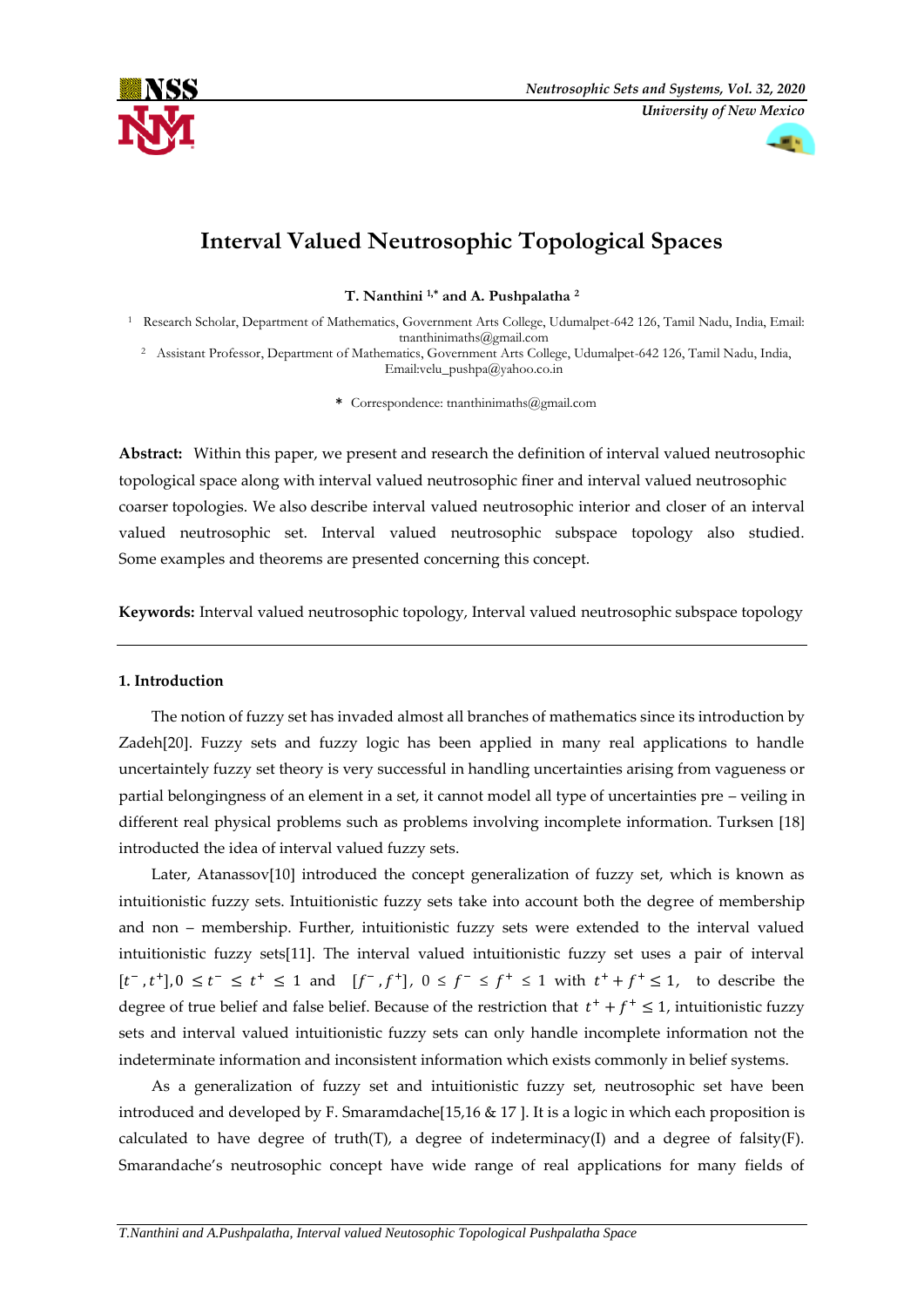[1,2,3,4,5,6,7 & 8] information system, computer science, artificial intelligence, applied mathematics, decision making, mechanics, electrical and electronics, medicine and management science etc.

Salama, Albloe[14] proposed the concept of neutrosophic topological space. Later, Wang, Smarandache, Zhang and Sunderraman introduced the notion of interval valued neutrosophic set[19]. An interval valued neutrosophic set A defined on X,  $x = x(T, I, F) \in A$  with T, I and F being the subinterval of [0,1]. Lupianez discusses the relation between interval value neutrosophic sets and topology [12]

The purpose of this article is to propose the idea of interval valued neutrosophic topological space and discuss the some of the basic properties.

## **2. Preliminaries**

**Definition 2.1[19]** Let *X* be a space of points (objects), with a generic element in *X* denoted by *x*. An interval valued neutrosophic set(*INS*) *A* in *X* is characterized by truth – membership function  $T_A$ , indeterminacy – membership function  $I_A$  and falsity – membership function  $F_A$ . For each point  $x$  in  $X, T_A(x), I_A(x), F_A(x) \subseteq [0,1].$ 

**Example 2.2[19]** Suppose,  $X = \{x_1, x_2, x_3\}$ . The strength is  $x_1$ , the trust is  $x_2$  and the price is  $x_3$ . The  $x_1, x_2$  and  $x_3$  values are given in [0,1]. They're obtained from some domain experts ' questionnaire, their choice could be degree of goodness, degree of indeterminacy, and degree of poorness. A and  $B$  are the interval neutrosophic sets of  $X$  define by  $A = \langle$  $[0.2, 0.4]$ , $[0.3, 0.5]$ , $[0.3, 0.5]$  $\frac{3,0.5],[0.3,0.5]}{x_1}$ ,  $\frac{[0.5,0.7],[0,0.2],[0.2,0.3]}{x_2}$  $\frac{[0.2],[0.2,0.3]}{x_2}$ ,  $\frac{[0.6,0.8],[0.2,0.3],[0.2,0.3]}{x_3}$  $x_3$  $B = <$  $[0.5, 0.7]$ , $[0.1, 0.3]$ , $[0.1, 0.3]$  $\frac{1,0.3],[0.1,0.3]}{x_1}$ ,  $\frac{[0.2,0.3],[0.2,0.4],[0.5,0.8]}{x_2}$  $\frac{2,0.4],[0.5,0.8]}{x_2}$ ,  $\frac{[0.4,0.6],[0,0.1],[0.3,0.4]}{x_3}$  $\frac{1}{x_3}$  >

**Definition 2.3[19]** An interval neutrosophic set A is empty *if and only if* its  $\inf T_A(x) =$  $\sup T_A(x) = 0$ ,  $\inf I_A(x) = \sup I_A(x) = 1$  and  $\inf F_A(x) = \sup F_A(x) = 0$ , for all x in X.

**Definition 2.4(Containment)** [19] An interval neutrosophic set *A* is contained in the other interval neutrosophic set *B*,  $A \subseteq B$ , *if and only if* 

$$
\inf T_A(x) \le \inf T_B(x), \sup T_A(x) \le \sup T_B(x)
$$
  

$$
\inf I_A(x) \ge \inf I_B(x), \sup I_A(x) \ge \sup T_B(x)
$$
  

$$
\inf F_A(x) \ge \inf F_B(x), \sup F_A(x) \ge \sup F_B(x)
$$

for all  $x$  in  $X$ .

**Definition 2.5[19]** Two interval neutrosophic sets A and B are equal, written as  $A =$ *B*, *if* and only *if*  $A \subseteq B$  and  $B \subseteq A$ . Let  $0_N = 0.1, 1 >$  and  $1_N = 1, 0, 0 >$ .

**Definition 2.6[19]** The complement of an interval neutrosophic set A is denoted by  $\bar{A}$  and is defined by  $T_{\bar{A}}(x) = F_A(x)$ ;  $\inf I_{\bar{A}}(x) = 1 - \sup I_A(x)$ ;  $\sup I_{\bar{A}}(x) = 1 - \inf I_A(x)$ ;  $F_{\bar{A}}(x) = T_A(x)$  for all x in X. **Example 2.7[19]** Let *A* be the interval neutrosophic set defined in Example 2.3, then  $\bar{A} = \langle \frac{[0.3, 0.5], [0.5, 0.7], [0.3, 0.4]}{[0.3, 0.4]} \rangle$  $\frac{5,0.7],[0.3,0.4]}{x_1}$ ,  $\frac{[0.2,0.3],[0.8,0],[0.5,0.7]}{x_2}$  $\frac{[0.8,0],[0.5,0.7]}{x_2}$ ,  $\frac{[0.2,0.3],[0.7,0.8],[0.6,0.8]}{x_3}$  $\frac{x_3}{x_3}$  >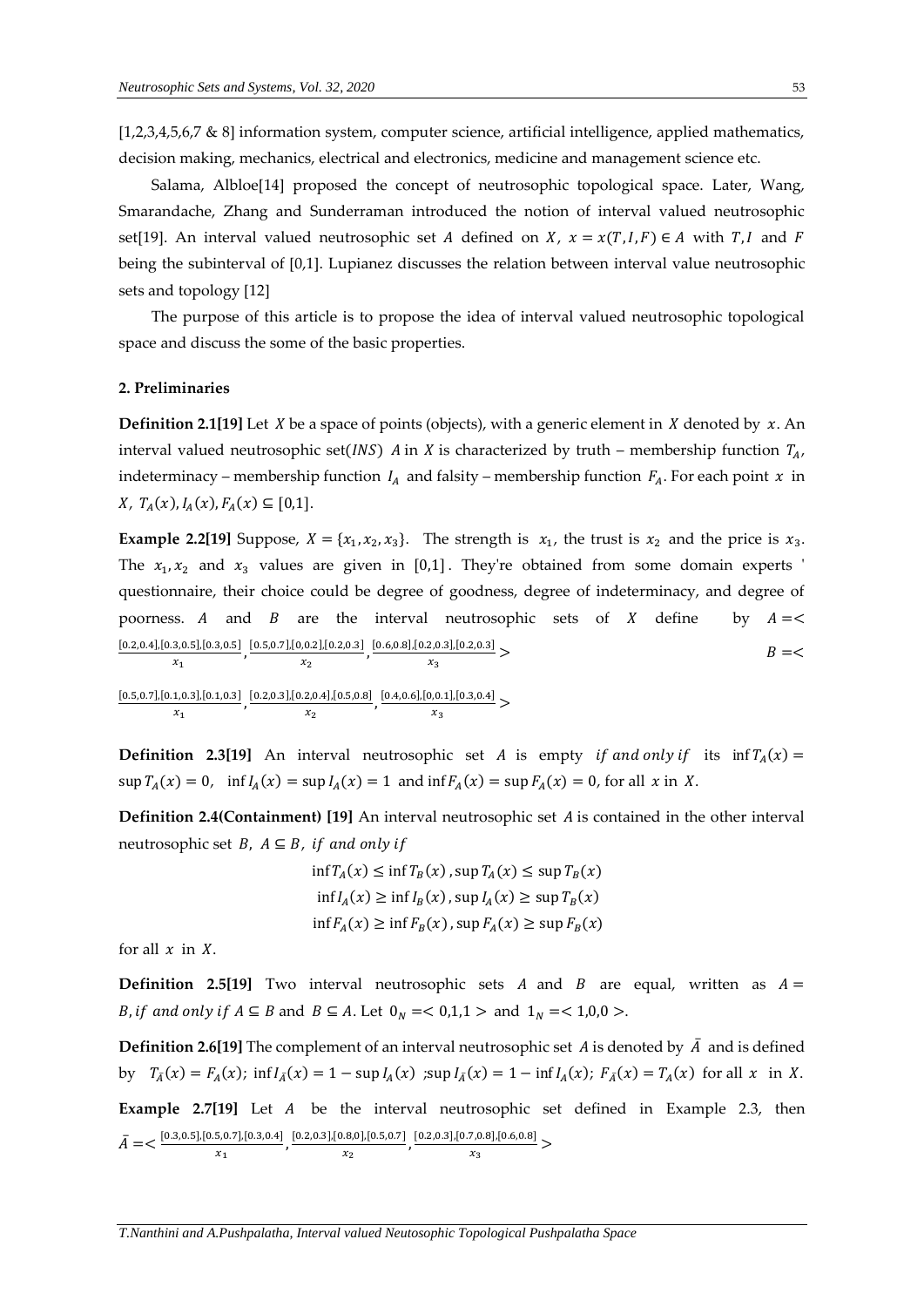**Definition 2.8 (Intersection) [19] The intersection of two interval neutrosophic sets**  $A$  **and**  $B$  **is an** interval neutrosophic set  $C = A \cap B$ , whose truth-membership, indeterminacy – membership and false – membership are related to those of  $A$  and  $B$  by

$$
\inf T_C(x) = \min(\inf T_A(x), \inf T_B(x)), \quad \sup T_C(x) = \min(\sup T_A(x), \sup T_B(x))
$$
  

$$
\inf I_C(x) = \max(\inf I_A(x), \inf I_B(x)), \quad \sup T_C(x) = \max(\sup I_A(x), \sup I_B(x))
$$
  

$$
\inf F_C(x) = \max(\inf F_A(x), \inf F_B(x)), \quad \sup T_C(x) = \max(\sup F_A(x), \sup F_B(x))
$$

for all  $x$  in  $X$ .

**Example 2.9[19]** Let *A* and *B* be the interval neutrosophic sets defined in Example 2.3, then  $A \cap B =$  $\leq \frac{[0.2, 0.4], [0.3, 0.5], [0.3, 0.5]}{[0.4, 0.5], [0.3, 0.5]}$  $\frac{1}{x_1}$ ,  $\frac{[0.2, 0.3], [0.2, 0.4], [0.5, 0.8]}{x_2}$  $\frac{2,0.4],[0.5,0.8]}{x_2}$ ,  $\frac{[0.4,0.6],[0.2,0.3],[0.3,0.4]}{x_3}$  $\frac{2,0.3 \int (0.3,0.4)}{x_3}$  >.

**Theorem 2.10[19]**  $A \cap B$  is the largest interval neutrosophic set contained in both  $A$  and  $B$ .

**Definition 2.11(Union) [19]** The union of two interval neutrosophic sets  $A$  and  $B$  is an interval neutrosophic set C, written as  $C = A \cup B$ , whose truth – membership, indeterminacy – membership and false membership are related to those of  $A$  and  $B$  by

$$
\inf T_C(x) = \max(\inf T_A(x), \inf T_B(x)), \quad \sup T_C(x) = \max(\sup T_A(x), \sup T_B(x))
$$
  

$$
\inf I_C(x) = \min(\inf I_A(x), \inf I_B(x)), \quad \sup T_C(x) = \min(\sup I_A(x), \sup I_B(x))
$$
  

$$
\inf F_C(x) = \min(\inf F_A(x), \inf F_B(x)), \quad \sup T_C(x) = \min(\sup F_A(x), \sup F_B(x))
$$

for all  $x$  in  $X$ .

**Example 2.12[19]** Let *A* and *B* be the interval neutrosophic sets defined in Example 2.3, then *A* ∪  $B = \frac{[0.5, 0.7], [0.1, 0.3], [0.1, 0.3]}{[0.1, 0.3]}$  $\frac{1,0.3],[0.1,0.3]}{x_1}$ ,  $\frac{[0.5,0.7],[0,0.2],[0.2,0.3]}{x_2}$  $\frac{[0.2],[0.2,0.3]}{x_2}$ ,  $\frac{[0.6,0.8],[0,0.1],[0.2,0.3]}{x_3}$  $\frac{1}{x_3}$  >.

**Theorem 2.13[19]**  $A \cup B$  is the smallest interval neutrosophic set containing both  $A$  and  $B$ .

### **3. Interval Valued Neutrosophic Topological Spaces**

With some examples and results, we give the concept of interval valued neutrosophic topologi cal spaces.

**Definition 3.1** An interval valued neutrosophic topological space of interval valued neutrosophic set (In short *IVN* topological space) is a pair  $(X, \tau_N)$  where X is a nonempty set and  $\tau_N$  is a family of  $IVN$  sets on  $X$  satisfying the following axioms:

- 1.  $0_N, 1_N \in \tau_N$
- 2.  $A, B \in \tau_N \Rightarrow A \cap B \in \tau_N$
- 3.  $A_i \in \tau_N, i \in I \Rightarrow \cup_{i \in I} A_i \in \tau_N$

 $\tau_N$  is called an interval valued neutrosophic topology on X.  $\tau_N$  members are called interval valued neutrosophic open sets (In Short *IVN* open sets).

**Example 3.2** Assume that  $X = \{a, b\}$ . Here *a* is denoted by quality of Computers, *b* is denoted by Price of Computers. The value of  $a$  and  $b$  are in [0,1]. These are collected from some domain expects questionnaire; their choices could be degree of excellence, degree of indeterminacy, degree of poorness. The  $IVN$  set are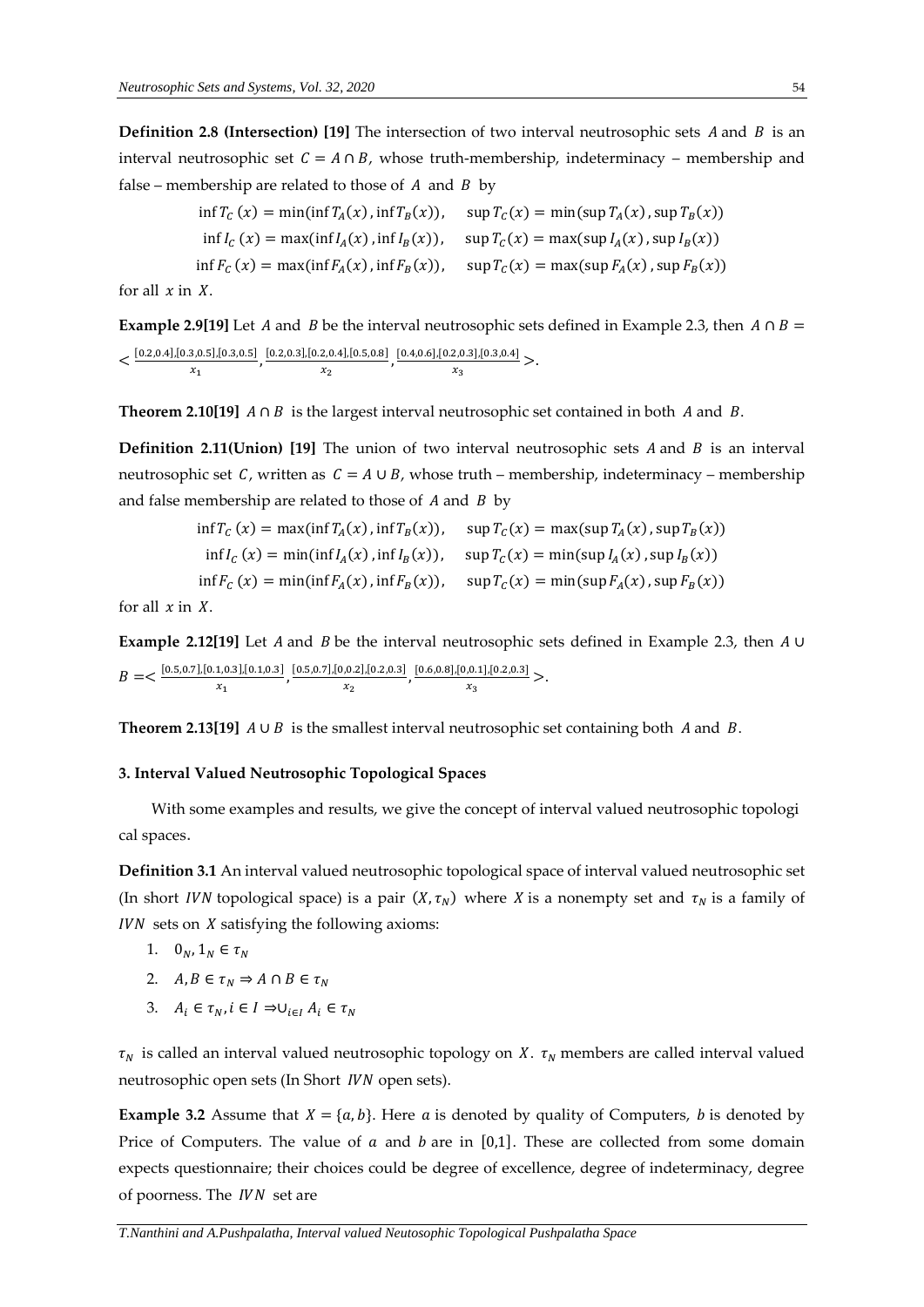$0_N = \langle [0,0], [1,1], [1,1] \rangle, 1_N = \langle [1,1], [0,0], [0,0] \rangle, A = \langle \frac{([0.1,0.4], [0.2,0.7], [0.4,0.6])}{a} \rangle$  $\frac{2,0.7],[0.4,0.6]}{a}$ ,  $\frac{([0.6,0.8],[0.2,0.3],[0.2,0.3])}{b}$  $\frac{b}{b}$   $B =$ 

 $\left\langle \frac{([0.1, 0.3], [0.3, 0.8], [0.5, 0.8])}{[0.3, 0.8], [0.5, 0.8]} \right\rangle$  $\frac{[0.8], [0.5, 0.8])}{a}$ ,  $\frac{([0.2, 0.7], [0.4, 0.8], [0.3, 0.7])}{b}$  $\langle v, v, o_{h} \rangle$ ,  $\langle v, \tau_N \rangle = \{0_N, 1_N, A, B\}$  is called an *IVN* topology on *X*.

 $(X, \tau_N)$  is called an *IVNTS*.

**Example3.3** Let  $X = \{a, b\}$  and the *IVN* sets are

 $C = \frac{\left([0.4, 0.7], [0.5, 0.7], [0.4, 0.9]\right)}{2}$  $\frac{[0.7],[0.4,0.9]}{a}$ ,  $\frac{([0.2,0.3],[0.4,0.5],[0.7,0.9])}{b}$  $\langle L, 0.5], [0.7, 0.9] \rangle$  ,  $D = \langle \frac{([0.5, 0.8], [0.3, 0.5], [0.2, 0.7])}{a} \rangle$  $\frac{1}{a}$ , (0.2,0.7])  $\frac{[(0.5, 0.7], [0.1, 0.5], [0.3, 0.7])}{b}$  $\langle b^{(0.5),(0.5,0.7)} \rangle$  .

 $\tau_N = \{0_N, 1_N, C, D\}$  is called an *IVN* topology on *X*. (*X*,  $\tau_N$ ) is called an *IVN* topological space.

**Theorem 3.4** Let  $\{\tau_{N_i}: i \in I\}$  be a family of *IVN* topologies of *IVN* sets on *X*. Then  $\cap_i \{\tau_{N_i}: i \in I\}$  is also an  $IVN$  topology of  $IVN$  sets on  $X$ .

**Proof:** (i)  $0_N, 1_N \in \tau_{N_i}$  for each  $i \in I$ , Hence  $0_N, 1_N \in \bigcap_{i \in I} \tau_{N_i}$  $0_{N}, 1_{N} \in [$  | $\tau_{N}$  (ii) Let { $A_{i}: i \in I$ } be a arbitrary family

of *IVN* sets where  $A_i \in \bigcap_{i \in I} \tau_{N_i}$  for each  $i \in I$ . Then for each  $i \in I$ .  $A_i \in \tau_{N_i}$  for  $i \in I$  and since for ∊

each 
$$
i \in I
$$
,  $\tau_{N_i}$  is a *IVN* topology, Therefore  $\bigcup_{i \in I} A_i \in \tau_{N_i}$  for each  $i \in I$ . Hence  $\bigcup_{i \in I} A_i \in \bigcap_{i \in I} \tau_{N_i}$ 

But union of *IVN* topologies as seen in the following example need not be an *IVN* topology.

**Example: 3.5** In example 3.2 and 3.3 the families  $\tau_{N_1} = \{0_N, 1_N, A, B\}$  and  $\tau_{N_2} = \{0_N, 1_N, C, D\}$  are *IVN* topologies in *X*. For *X*, however their union  $\tau_{N_1} \cup \tau_{N_2} = \{0_N, 1_N, A, B, C, D\}$  is not a *IVN* topology.

**Definition 3.6** Let  $(X, \tau_N)$  be an *IVN* topological space. An *IVN* set *A* of *X* is called an interval valued neutrosophic closed set (in short IVN -closed set) if its complement  $A<sup>c</sup>$  is an IVN open set in  $\tau_N$ .

**Example 3.7** Let us consider the Example 3.2, the IVN closed sets in  $(X, \tau_N)$  are  $A^c =$  $\left\langle \frac{([0.4, 0.6], [0.3, 0.8], [0.1, 0.4])}{[0.4, 0.6], [0.3, 0.8], [0.1, 0.4]} \right\rangle$  $\frac{[0.8], [0.1, 0.4])}{a}$ ,  $\frac{([0.2, 0.3], [0.7, 0.8], [0.6, 0.8])}{b}$  $\langle B^{(0.8),(0.6,0.8)} \rangle$ ,  $B^c = \langle \frac{([0.5,0.8],[0.2,0.7],[0.1,0.3])}{a}$  $\frac{[0.2,0.7],[0.1,0.3])}{a}$ ,  $\frac{([0.3,0.7],[0.2,0.6],[0.2,0.7])}{b}$  $\frac{\binom{2,0.6}{1,10.2,0.7}}{b}$ ,  $0_N^c = 1_N$ 

and  $1_K^c = 0_N$  are the *IVN* – closed sets in  $(X, \tau_N)$ .

**Theorem 3.8** Let  $(X, \tau_N)$  be an *IVN* topological space. Then (i)  $0_N$ ,  $1_N$  are *IVN* – closed sets. (ii) Arbitrary intersection of  $IVN -$  closed sets is  $IVN -$  closed set. (iii) Finite union of  $IVN -$  closed sets is  $IVN - closed set$ .

**Proof:** (i) since  $0_N$ ,  $1_N \in \tau_N$ ,  $0_N^c = 1_N$  and  $1_N^c = 0_N$ , therefore  $0_N^c$  and  $1_N^c$  are  $IVN$  – closed sets. (ii) Let  $\{A_i : i \in I\}$  be an arbitrary family of *IVN* – closed sets in  $(X, \tau_N)$  and let  $A = \bigcap A_i$  Now *i I* ∈

$$
A^c = \left(\bigcap_{i \in I} A_i\right)^c = \bigcup_{i \in I} \left(A_i\right)^c \text{ and } A^c \in \tau_N \text{ for each } i \in I, \text{ hence } \bigcup_{i \in I} \left(A_i\right)^c \in \tau_N, \text{ therefore } A^c \in \tau_N.
$$

Thus A is an IVN– closed set. (iii) Let  $\{A_k : k = 1, 2, \dots \dots \dots \dots \}$  be a family of IVN – closed set in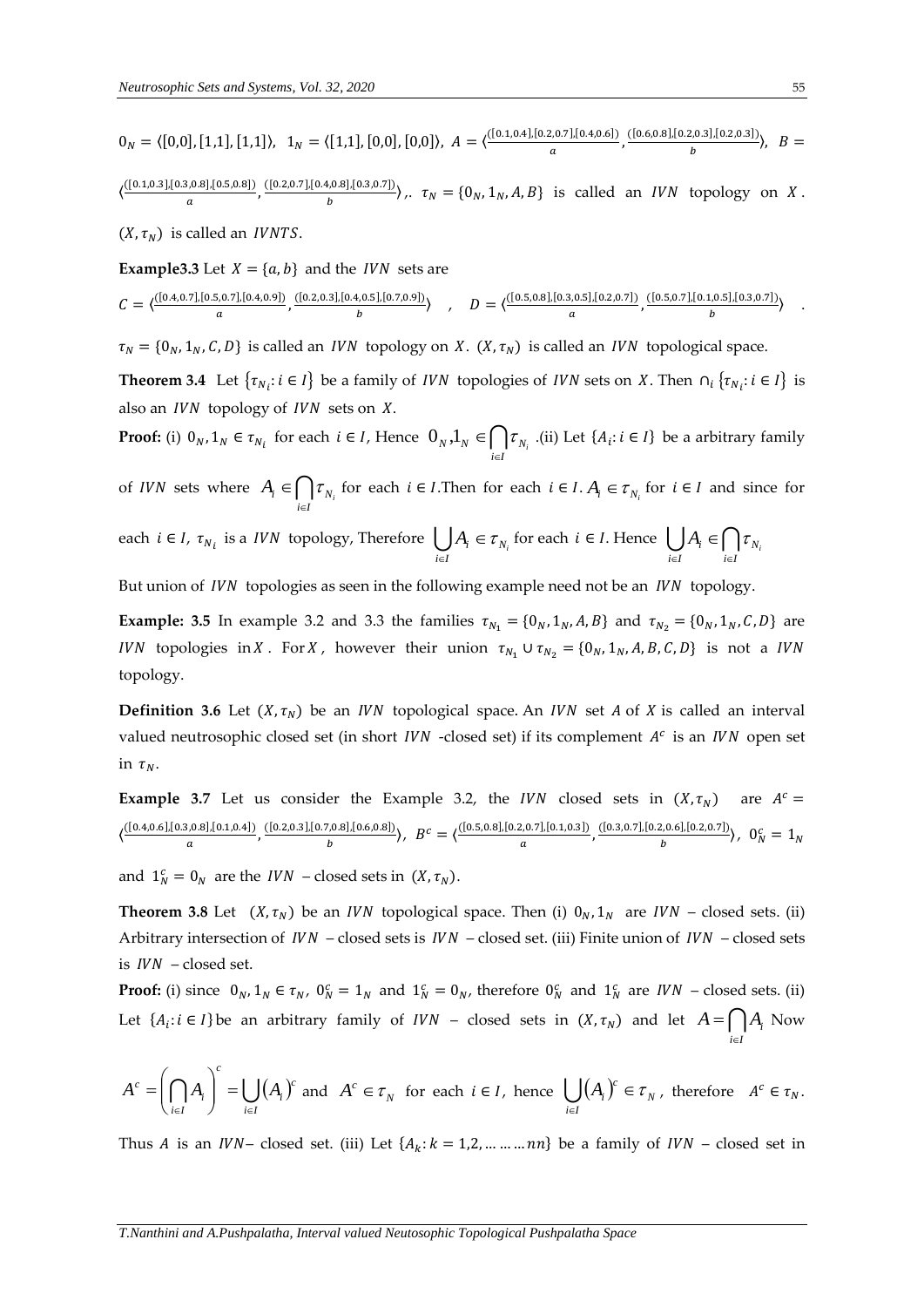$$
(X, \tau_N)
$$
 and let  $G = \bigcup_{k=1}^n A_k$ . Now  $(G)^c = \left(\bigcup_{k=1}^n A_k\right)^c = \bigcap_{k=1}^n A_k^c$  and  $(A_k)^c \in \tau_N$  for  $k = 1, 2, \dots, n$ 

, so 
$$
\bigcap_{k=1}^{n} A_k^c \in \tau_N
$$
. Hence  $G^c \in \tau_N$ , thus  $G$  is  $IVN$  – closed set.

**Definition 3.9** Let both  $(X, \tau_{N_1})$  and  $(X, \tau_{N_2})$  be two *IVNTS*. If each  $A \in \tau_{N_2}$  implies  $A \in \tau_{N_1}$ , then  $\tau_{N_1}$  is called interval valued neutrosophic finer topology than  $\tau_{N_2}$  and  $\tau_{N_2}$  is called interval valued neutrosophic coarser topology than  $\tau_{N_1}$ 

**Example 3.10** Let 
$$
X = \{a, b\}
$$
 and *IVN* sets are  $A = \langle \frac{([0.5, 0.7], [0.3, 0.6], [0.2, 0.8])}{a}, \frac{([0.4, 0.6], [0.3, 0.5], [0.4, 0.7])}{b} \rangle$ ,  $B = \langle \frac{([0.3, 0.7], [0.4, 0.6], [0.3, 0.8])}{a}, \frac{([0.1, 0.7], [0.3, 0.8], [0.2, 0.6])}{b} \rangle$ ,  $C = \langle \frac{([0.5, 0.7], [0.3, 0.6], [0.2, 0.8])}{a}, \frac{([0.4, 0.7], [0.3, 0.5], [0.2, 0.6])}{b} \rangle$ ,  $D = \langle \frac{([0.5, 0.7], [0.3, 0.6], [0.2, 0.8])}{b}, \frac{([0.4, 0.7], [0.3, 0.5], [0.2, 0.6])}{b} \rangle$ ,  $D = \langle \frac{([0.4, 0.7], [0.3, 0.6], [0.2, 0.6])}{b}, \frac{([0.4, 0.7], [0.3, 0.6], [0.2, 0.6])}{b} \rangle$ ,  $D = \langle \frac{([0.4, 0.7], [0.3, 0.6], [0.2, 0.6])}{b}, \frac{([0.4, 0.7], [0.3, 0.6], [0.2, 0.6])}{b} \rangle$ 

 $\boldsymbol{a}$ 

$$
\langle \frac{([0.3,0.7],[0.4,0.6],[0.3,0.8])}{a}, \frac{([0.1,0.7],[0.3,0.8],[0.4,0.7])}{b} \rangle. \text{ Let } \tau_{N_1} = \{0_N,1_N,A,B,C,D\} \text{ and } \tau_{N_2} = \{0_N,1_N,A,C\} \text{ be}
$$

an *IVN* topologies on *X* and let  $(X, \tau_{N_1})$  and  $(X, \tau_{N_2})$ be a *IVN* topological spaces. If  $\tau_{N_1}$  is *IVN* finer topology than  $\tau_{N_2}$  and $\tau_{N_2}$  is IVN coarser topology than  $\tau_{N_1}$ 

**Definition 3.11** Let  $(X, \tau_N)$  be a *IVN* topological space. A subcollection  $\mathfrak{B}$  of  $\tau_N$  is said to be base of  $\tau_N$  if every element of  $\tau_N$  can be expressed as the arbitray IVN union of some elements of **28**, then **28** is called an *IVN* basis for the *IVN* topology  $\tau_N$ .

**Example 3.12** In Example 3.10, for the *IVN* topology  $\tau_{N_1} = \{0_N, 1_N, A, B, C, D\}$ . The sub collection  $\mathfrak{B} = \{0_N, 1_N, A, B, C\}$  of  $P(X)$  is a *IVN* basis for the *IVN* topology  $\tau_{N_1}$ .

**Definition 3.13** Let  $(X, \tau_N)$  be a *IVN* topological space and  $A \in IVNs(X)$ , the interior and closure of A is denoted by  $IVN Int(A)$  and  $IVN Cl(A)$  are defined as *IVN*  $Int(A) = \cup \{G \in \tau_N : G \subseteq A\}$ , *IVN*  $Cl(A) = \cap \{K \in \tau_N^c : A \subseteq K\}$ 

**Example 3.14** Let us take an Example 3.3 and consider an *IVN* set

 $E = \frac{\left([0.4, 0.6], [0.4, 0.7], [0.2, 0.7]\right)}{2}$  $\frac{[0.7],[0.2,0.7])}{a}$ ,  $\frac{([0.3,0.5],[0.3,0.6],[0.3,0.5])}{b}$  $\binom{[0,0,0,0,1]}{b}$ . Now *IVN Int*(*E*) = 0<sub>*N*</sub> and *IVN Cl*(*E*) = 1<sub>*N*</sub>.

**Theorem 3.15** Let  $(X, \tau_N)$  be a *IVN* topological space and  $A, B \in IVNs(X)$  then the following properties holds:

(i)  $IVN Int(A) \subseteq A$ 

 $\boldsymbol{a}$ 

- (ii)  $A \subseteq B \Rightarrow IVN Int(A) \subseteq IVN Int(B)$
- (iii) *IVN*  $Int(A) \in \tau_N$
- (iv)  $A \in \tau_N$  if f IVN Int(A) = A
- (v) *IVN*  $Int(IVN Int(A)) = IVN Int(A)$
- (vi) IVN  $Int(0_N) = 0_N$ , IVN  $Int(1_N) = 1_N$

#### **Proof:**

(i) Straight forward.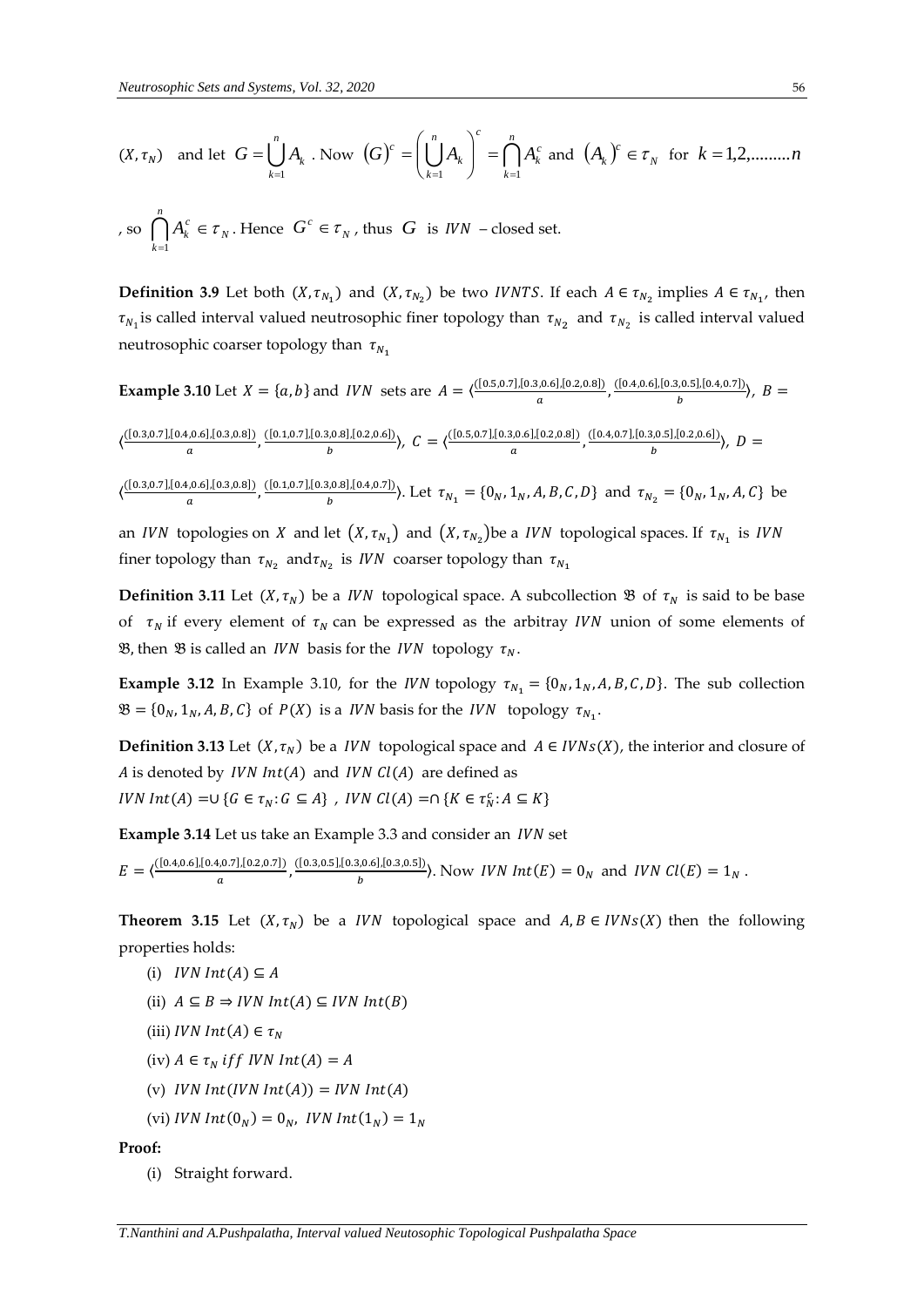- (ii)  $A \subseteq B \Rightarrow$  All of the *IVN* open sets in *A* that are also in *B*. Both *IVN* open sets included in *A* also included in *B*. *ie.*,  $\{K \in \tau_N : K \subseteq A\} \subseteq \{G \in \tau_N : G \subseteq B\}$ . *ie.*,  $\cup \{K \in \tau_N : K \subseteq A\} \subseteq \cup$  ${G \in \tau_N : G \subseteq B}.$  ie., IVN Int(A)  $\subseteq$  IVNInt(B).
- (iii) *IVN*  $Int(A) = \cup \{K \in \tau_N : K \subseteq A\}$ . It is clear that  $\cup \{K \in \tau_N : K \subseteq A\} \in \tau_N$ . So, *IVN*  $Int(A) \in \tau_N$ .
- (iv) Let  $A \in \tau_N$ , then by(i), *IVN*  $Int(A) \subseteq A$ . Now since  $A \in \tau_N$  and *IVN*  $Int(A) \subseteq A$ . Therefore  $A \subseteq U$  { $G \in \tau_N$ :  $G \subseteq A$ } = *IVN Int*(*A*),  $A \subseteq INV$  *Int*(*A*). Thus *IVN Int*(*A*) = *A*. Conversely, let *IVN*  $Int(A) = A$ . Since by (iii), *IVN*  $Int(A) \in \tau_N$ . Therefore  $A \in \tau_N$ .
- (v) By (iii), *IVN*  $Int(A) \in \tau_N$ . Therefore by (iv), *IVN*  $Int(IVN Int(A)) = IVN Int(A)$ .
- (vi) We know that  $0_N$ ,  $1_N \in \tau_N$ , by (iv), *IVN*  $Int(0_N) = 0_N$ , *IVN*  $Int(1_N) = 1_N$ .

**Theorem 3.16** Let  $(X, \tau_N)$  be a *IVNTS* and  $A, B \in IVNs(X)$  then possess the following properties:

- (i)  $A \subseteq IVN$   $Cl(A)$
- (ii)  $A \subseteq B \Rightarrow IVN$   $Cl(A) \subseteq IVN$   $Cl(B)$
- (iii)  $\left( IVN\ Cl(A) \right)^c \in \tau_N$
- (iv)  $A^c \in \tau_N$  if f IVN  $Cl(A) = A$
- (v) *IVN Cl(IVN Cl(A))* = *IVN Cl(A)*
- (vi) *IVN*  $Cl(0_N) = 0_N$ , *IVN*  $Cl(1_N) = 1_N$

## **Proof:**

Straight forward.

**Theorem 3.17** Let  $(X, \tau_N)$  be a *IVN* topological space and  $A, B \in IVNs(X)$  then hold the following properties:

- (i)  $IVN Int(A \cap B) = IVN Int(A) \cap IVN Int(B)$
- (ii)  $IVN Int(A \cup B) \supseteq IVNInt(A) \cup IVNInt(B)$
- (iii)  $IVN$   $Cl(A \cup B) = IVN$   $Cl(A) \cup IVNInt(B)$
- (iv) *IVN*  $Cl(A \cap B) \subseteq$  *IVN*  $Cl(A) \cap$  *IVN*  $Int(B)$
- (v)  $(IVN Int(A))^c = IVN Cl(A^c)$
- (vi)  $(IVN \mathit{Cl}(A))^c = IVN \mathit{Int}(A^c)$

# **Proof:**

(i) By Theorem 3.15(i), *IVN Int* (*A*)  $\subseteq$  *A* and *IVN Int*(*B*)  $\subseteq$  *B*. Thus *IVN Int*(*A*)  $\cap$  *IVN Int*(*B*)  $\subseteq$  $A \cap B$ . Hence *IVN*  $Int(A) \cap IVN Int(B) \subseteq IVNInt(A \cap B)$  -----------(1)

Again since  $A \cap B \subseteq A$ , by Theorem 3.15(ii). *IVN Int*( $A \cap B$ )  $\subseteq$  *IVNInt*( $A$ ). Similarly  $IVN Int(A \cap B) \subseteq IVNInt(B).$ 

Hence  $IVNInt(A \cap B) \subseteq IVNInt(A) \cap IVNInt(B)$  -------(2) from (1) and (2) we get,  $IVN Int(A \cap B) = IVNInt(A) \cap IVN Int(B).$ 

- (ii) Since  $A \subseteq A \cup B$ . *IVN*  $Int(A) \subseteq IVMInt(A \cup B)$  by Theorem 3.15(ii). Similarly *IVN*  $Int(B) \subseteq$  $IVNInt(A \cup B)$ . Hence  $IVNInt(A) \cup IVNInt(B) \subseteq IVNInt(A \cup B)$ .
- (iii) By Theorem 3.16(i),  $A \subseteq IVN$   $Cl(A)$  and  $B \subseteq IVN$   $Cl(B)$ . Thus  $A \cup B \subseteq IVN$   $Cl(A) \cup$  $IVNCI(B)$ ,  $IVN Cl(A \cup B) \subseteq IVN Cl(A) \cup IVNCI(B)$ ----------(1)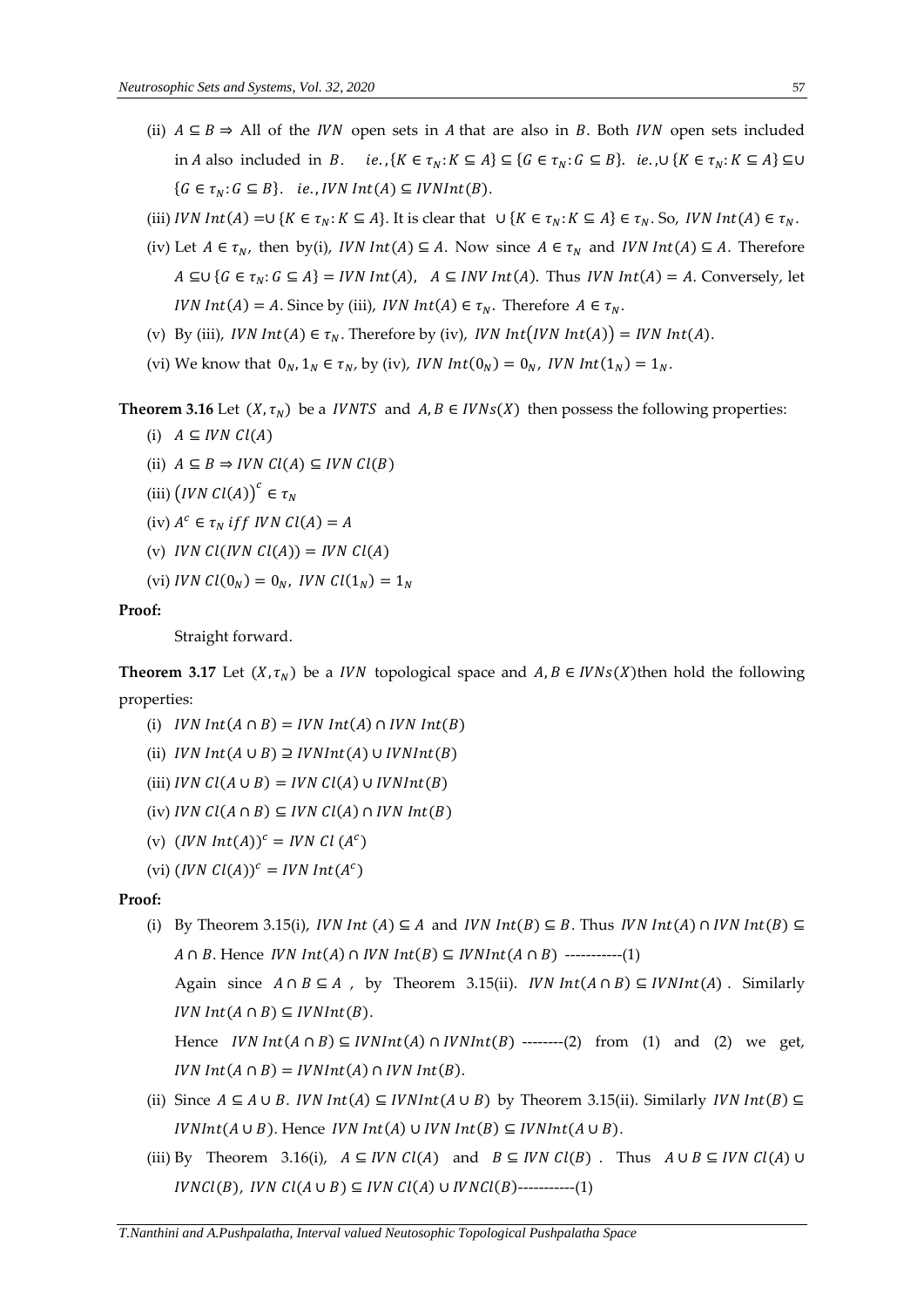Again since  $A \subseteq A \cup B$ , by Theorem 3.16(ii). *IVN*  $Cl(A) \subseteq IVNCl(A \cup B)$ . Similarly *IVN Cl(B)*  $\subseteq$  *IVNCl(A ∪ B)*. Hence *IVN Cl(A) ∪ IVN Cl(B)*  $\subseteq$  *IVNCl(A ∪ B)*------(2) from (1) and (2) we get *IVN Cl(A)* ∪ *IVN Cl(B)* = *IVNCl(A* ∪ *B*).

- (iv) Since  $A \cap B \subseteq A$ , *IVN Cl*( $A \cap B$ )  $\subseteq$  *IVN Cl*( $A$ ) by Theorem 3.16(ii), Similarly, *IVN Cl*( $A \cap B$ )  $B$ )  $\subseteq$  *IVN Cl(B)*. Hence *IVN Cl(A*  $\cap$  *B)*  $\subseteq$  *IVN Cl(A)*  $\cap$  *IVNCl(B)*.
- (v)  $\{IVN Int(A)\}^c = [\cup \{G \in \tau_N : G \subseteq A\}]^c = \cap \{G \in \tau_N^c : A^c \subseteq G\},\$  $\{IVN Int(A)\}^c = IVN \mathcal{L}(A)^c.$
- (vi)  $\{IVN\ Cl(A)\}^c = [\cap \{G \in \tau_N^c : A^c \subseteq G\}]^c = \cup \{G \in \tau_N : G \subseteq A\},\$  $\{IVN\ Cl(A)\}^c = IVN\ Int(A)^c.$

In theorem 3.17((ii) and (iv)), the equality does not hold. Let us display this by an example below

Example 3.18 Let 
$$
X = \{a, b\}
$$
 and the *IVN* sets are  $0_N = \frac{\binom{[0,0],[0,0],[1,1]}{a}, \frac{[0,0],[0,0],[1,1]}{b}}{a}$ ;  $\frac{[0,0],[0,0],[1,1]}{b}$ ;  $\frac{[0,0],[0,0],[0,0]}{a}$ ,  $\frac{[1,1],[0,0],[0,0]}{b}$ ;  $A = \frac{\binom{[0,1,[0,4],[0,2,0.7],[0,4,0.6]}{a}, \frac{[0.6,0.8],[0.2,0.3],[0.2,0.3]}{b}}$ ;  $B = \frac{\binom{[0,1,[0,3],[0.3,0.8],[0.5,0.8]}{a}, \frac{[0.2,0.7],[0.4,0.8],[0.3,0.7]}{b}}$ ;  $\tau_N = \{0_N, 1_N, A, B\}$  is an *IVN* topology on *X*. Let us consider two *IVN* sets  $C = \frac{\binom{[0,1,[0,4],[0.3,0.7],[0.5,0.6]}{a}, \frac{[0.4,0.8],[0.2,0.3],[0.2,0.3]}{b}}$  and  $D = \frac{\binom{[0,0.3],[0.2,0.8],[0.4,0.9]}{a}, \frac{[0.6,0.7],[0.3,0.6],[0.2,0.5]}{b}}$ ; Now  $C \cup D = \frac{\binom{[0,1,[0,4],[0.2,0.7],[0.4,0.6]}{a}, \frac{[0.6,0.8],[0.2,0.3],[0.2,0.3]}{b}}{b}$ 

Therefore *IVN*  $Int(C \cup D) \neq IVN$   $Int(C) \cup IVN$   $Int(D)$ .

By Theorem 3.17(v), IVN  $Cl(C)^c = (IVN Int(C))^c = (0_N)^c = 1_N$ , IVN  $Cl(D)^c = (IVN Int(D))^c =$  $(0_N)^c = 1_N$ , IVN Int(C)  $\cap$  IVN Int(D) =  $1_N$ ; IVN Cl(C<sup>c</sup>  $\cap$  D<sup>c</sup>) = IVN Cl((C  $\cup$  D)<sup>c</sup>) = (IVN Int(C  $\cup$  $(D))^c = (IVN Int(A))^c = A^c;$  IVN  $Cl(C^c \cap D^c) \neq IVN$   $Cl(C^c) \cup IVN$   $Cl(D^c)$ .

# **4. Interval Valued Neutrosophic Subspace Topology**

In this section we present, along with some examples and findings, the definition of interval valued neutrosophic subspace topology.

**Theorem 4.1** Let  $(X, \tau_N)$  be a *IVN* topological space on *X* and  $Y \in P(X)$ . Then the collection  $\tau_{NY} =$  ${Y \cap G : G \in \tau_N}$  is a *IVN* topology on *X*.

**Proof:** 

(i) Since 
$$
0_N
$$
,  $1_N \in \tau_N$ , therefore  $Y \cap 0_N = 0_N \in \tau_{NY}$  and  $Y \cap 1_N = Y \in \tau_{NY}$ .

(ii) Let  $Y_k \in \tau_{NY}, \forall k \in I$ , then  $Y_k = Y \cap G_k$  where  $G_k \in \tau_N$  for each  $k \in I$ . Now

$$
\bigcup_{k \in I} Y_k = \bigcup_{k \in I} (Y \cap G_k) = Y \cap \left(\bigcup_{k \in I} G_k\right) \in \tau_{\text{NY}} \text{ . Since } \bigcup_{k \in I} G_k \in \tau_{\text{N}} \text{ as each } G_k \in \tau_{\text{N}}.
$$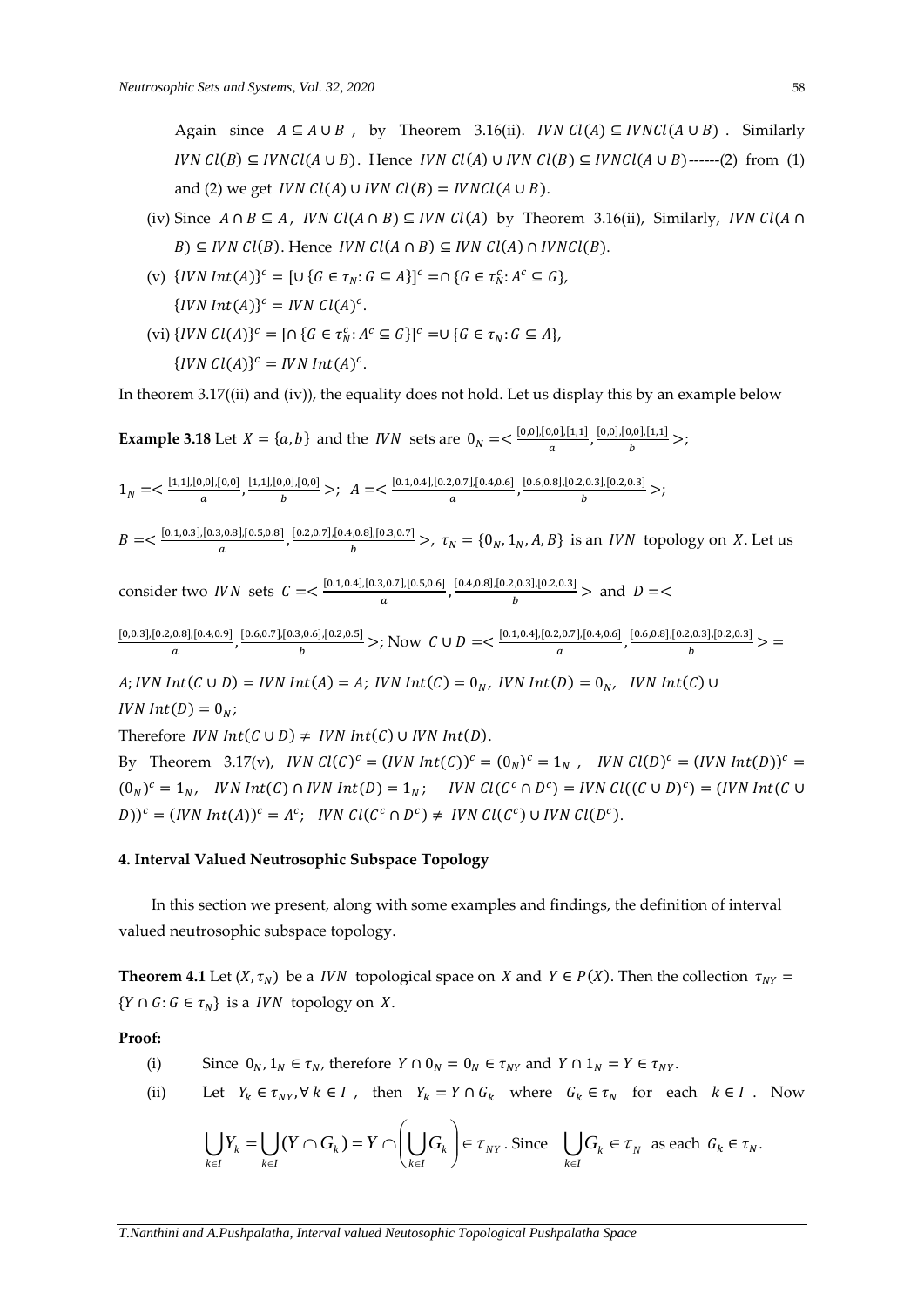(iii) Let  $Y_1, Y_2 \in \tau_{NY}$ ,  $Y_1 = Y \cap G_1$  and  $Y_2 = Y \cap G_2$  where  $G_1, G_2 \in \tau_N$  Now  $Y_1 \cap Y_2 =$  $(Y \cap G_1) \cap (Y \cap G_2) = Y \cap (G_1 \cap G_2) \in \tau_{NY}$ , since  $G_1 \cap G_2 \in \tau_N$  as  $G_1, G_2 \in \tau_N$ .

**Definition 4.2** Let  $(X, \tau_N)$  be an *IVN* topological space on *X* and *Y* is a interval values neutrosophic subset (In short *IVN* subset) of X, the collection  $\tau_{NY} = \{ Y \cap G : G \in \tau_N \}$  is called interval valued neutrosophic subspace (In short  $IVN$  subspace) of Y. Y is called  $IVN$  subspace of X.

**Example 4.3** Let us consider the *IVN* topology  $\tau_{N_1} = \{0_N, 1_N, A, B, C, D\}$  as in Example 3.10 and an *IVN* set  $Y = \frac{[0.4, 0.6], [0.3, 0.7], [0.1, 0.5]}{2}$  $\frac{[0.5,0.9],[0.4,1],[0.2,0.6]}{a}$ ,  $\frac{[0.5,0.9],[0.4,1],[0.2,0.6]}{b}$  $\frac{1}{b}$ ,  $\frac{1}{b}$ ,  $\frac{1}{b}$ ,  $0_N = Y \cap 0_N = 0_N$ ;  $G_1 = Y \cap A$ ,  $G_1 = <\frac{[0.4, 0.6], [0.3, 0.7], [0.2, 0.8]}{q}$  $\frac{[0.2, 0.8]}{a}, \frac{[0.4, 0.6], [0.4, 1], [0.4, 0.7]}{b}$  $\frac{1}{b}$  >;  $G_2 = Y \cap B$ ,  $G_2 = \frac{[0.3, 0.6], [0.4, 0.7], [0.3, 0.8]}{q}$  $\frac{[0.7],[0.3,0.8]}{a}$ ,  $\frac{[0.1,0.7],[0.4,1],[0.2,0.6]}{b}$  $\frac{1}{b}$  >;  $G_3 = Y \cap C, G_3 = <\frac{[0.4, 0.6], [0.3, 0.7], [0.2, 0.8]}{q}$  $\frac{[0.2, 0.8]}{a}$ ,  $\frac{[0.4, 0.7], [0.4, 1], [0.2, 0.6]}{b}$  $\frac{1}{b}$  >;  $G_4 = Y \cap D$ ,  $G_4 = \langle \frac{[0.3, 0.6], [0.4, 0.7], [0.3, 0.8]}{q} \rangle$  $\frac{[0.7],[0.3,0.8]}{a}$ ,  $\frac{[0.1,0.7],[0.4,1],[0.4,0.7]}{b}$  $\frac{\tau_{N,1}[\sigma,\tau,\sigma,\tau]}{b}$  >; Then  $\tau_{NY} = \{0_N, 1_N, G_1, G_2, G_3\}$  is an *IVN* 

subspace topology for  $\tau_{N_1}$  and  $\tau_{NY}$  is called IVN subspace of  $(X, \tau_{N_1})$ .

**Theorem 4.4** Let  $(X, \tau_N)$  be an *IVN* topological space,  $\mathcal{B}$  be an *IVN* basis for  $\tau_N$  and *Y* is an *IVN* subset of X. Then the family  $\mathfrak{B}_Y = \{ Y \cap G : G \in \mathfrak{B} \}$  is an *IVN* basis for *IVN* subspace topology  $\tau_{NY}$ . **Proof:** 

Let  $U \in \tau_{NY}$  be arbitrary, then there exists an *IVN* set  $G \in \tau_N$  such that  $U = Y \cap G$ . Since  $\mathfrak{B}$  is an *IVN* basis for  $\tau_N$ , therefore there exists a sub collection  $\{\chi_i : i \in I\}$  of  $\mathfrak B$  such that  $G = \bigcup_{i \in I}$  $G = \bigcup \chi_i$ . Now,

$$
U = Y \cap G = \bigcup_{i \in I} \chi_i = \bigcup_{i \in I} (Y \cap \chi_i).
$$
 Since  $Y \cap \chi_i \in B_Y$ , therefore  $B_Y$  is a *IVN* basis for an *IVN*

subspace topology  $\tau_{NY}$ .

### **5. Conclusion**

The concept of interval valued neutrosophic topological space, interval valued neutrosophic interior and interval valued neutrosophic closure of an interval valued neutrosophic sets were introduced. An interval valued neutrosophic subspace topology of interval valued neutrosophic sets are also introduced. The newly introduced' Interval Valued Neutrophic Topological Spaces' is a stronger version of 'Neutrosophic Topological Spaces'.

#### **Referrence**

- 1. Abdel-Basset, M., El-hoseny, M., Gamal, A., & Smarandache, F. (2019). A Novel Model for Evaluation Hospital Medical Care Systems Based on Plithogenic Sets. *Artificial Intelligence in Medicine*, 101710.
- 2. Abdel-Basset, M., Manogaran, G., Gamal, A., & Chang, V. (2019). A Novel Intelligent Medical Decision Support Model Based on Soft Computing and IoT. IEEE Internet of Things Journal.

∊